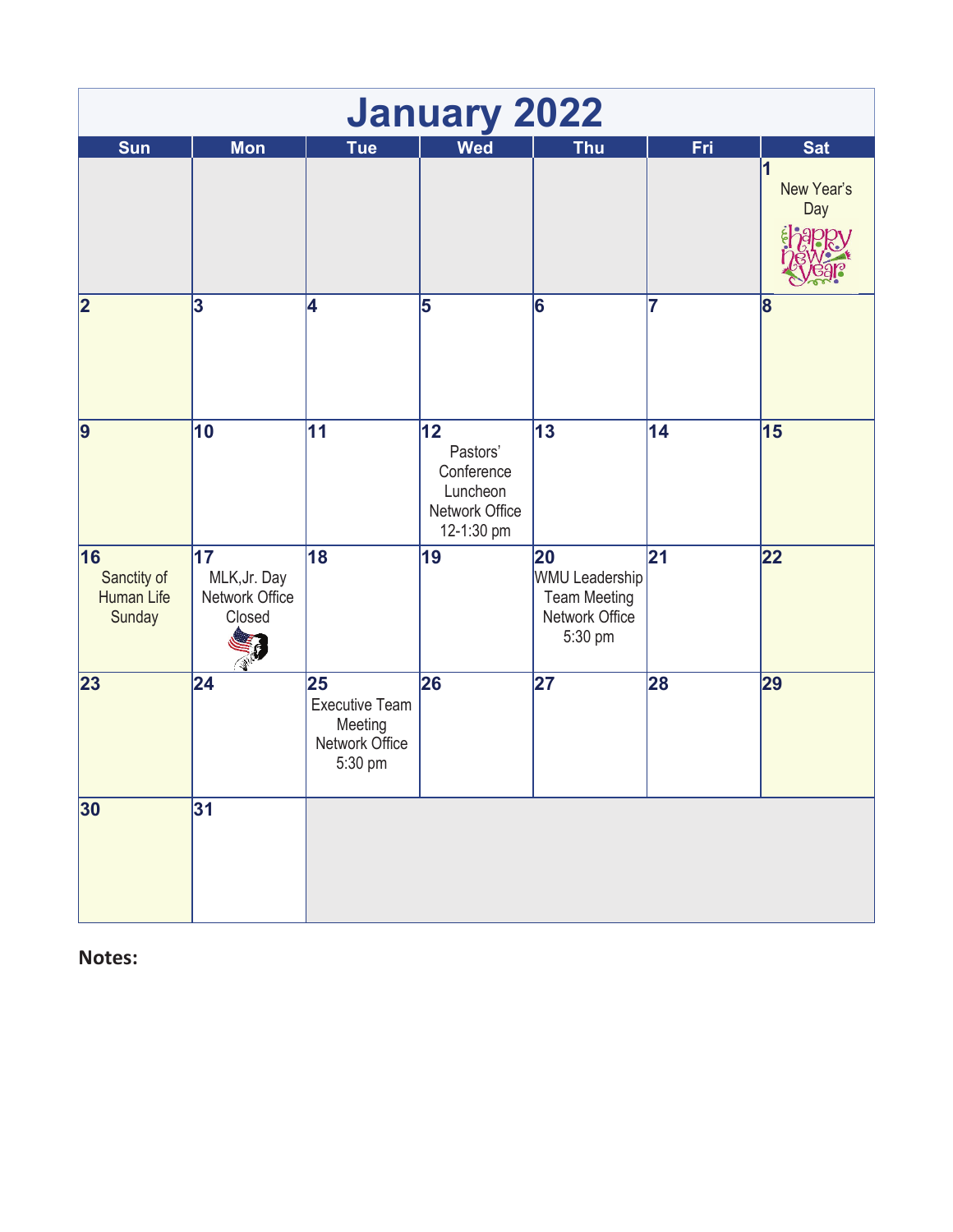| <b>February 2022</b>                                                          |            |                 |                                                                         |                                                                   |     |            |  |  |  |
|-------------------------------------------------------------------------------|------------|-----------------|-------------------------------------------------------------------------|-------------------------------------------------------------------|-----|------------|--|--|--|
| <b>Sun</b>                                                                    | <b>Mon</b> | <b>Tue</b>      | <b>Wed</b>                                                              | <b>Thu</b>                                                        | Fri | <b>Sat</b> |  |  |  |
|                                                                               |            | 1               | 2                                                                       | 3                                                                 | 4   | 5          |  |  |  |
| $\overline{6}$                                                                | 7          | 8               | 9<br>Pastors'<br>Conference<br>Luncheon<br>Network Office<br>12-1:30 pm | 10<br><b>Newsletter</b><br><b>Articles for</b><br>March-<br>April | 11  | 12         |  |  |  |
| 13 <br>Focus on WMU<br>Sunday<br><b>WMU</b><br>God's mission.<br>Our passion. | 14         | 15              | 16                                                                      | 17<br><b>IMPACT</b>                                               | 18  | 19         |  |  |  |
| $\overline{20}$                                                               | 21         | $\overline{22}$ | 23                                                                      | 24 <br>Alaska Winter<br>Mission Trip<br>Feb. 24- Mar. 5           | 25  | 26         |  |  |  |
| $\overline{27}$                                                               | 28         |                 | <b>Alaska</b><br><b>Missions</b><br>Winter 2022<br>Feb. 24- Mar 5       |                                                                   |     |            |  |  |  |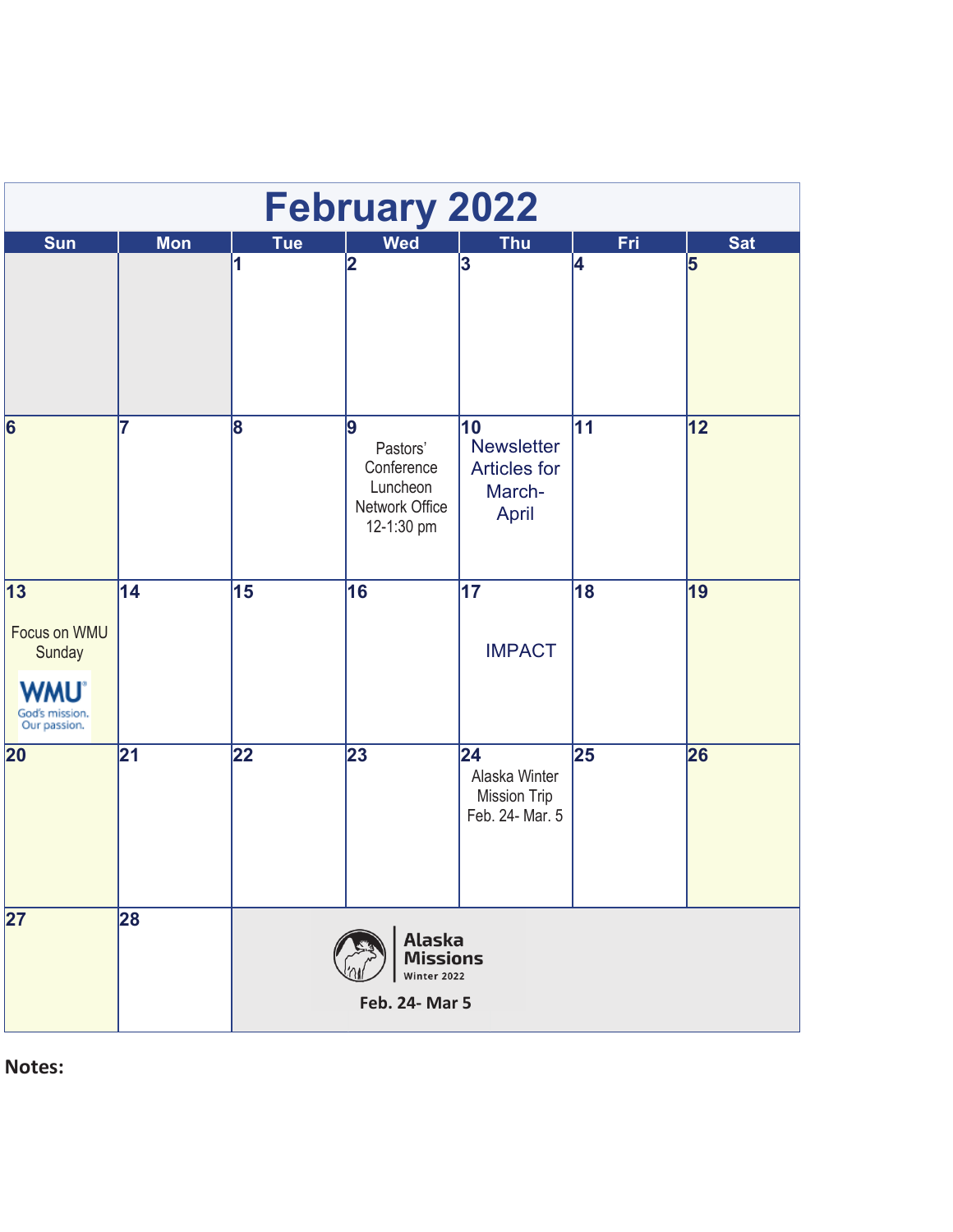|                                                                                                                                                                     | <b>March 2022</b> |                                                                                  |                                                                          |                                                                          |                                                                       |            |  |  |  |
|---------------------------------------------------------------------------------------------------------------------------------------------------------------------|-------------------|----------------------------------------------------------------------------------|--------------------------------------------------------------------------|--------------------------------------------------------------------------|-----------------------------------------------------------------------|------------|--|--|--|
| Sun                                                                                                                                                                 | <b>Mon</b>        | Tue                                                                              | <b>Wed</b>                                                               | <b>Thu</b>                                                               | <b>Fri</b>                                                            | <b>Sat</b> |  |  |  |
|                                                                                                                                                                     |                   | 1                                                                                | $\overline{\mathbf{2}}$                                                  | 3                                                                        | 4                                                                     | 5          |  |  |  |
| 6<br><b>Week of Prayer</b><br>for North<br>American<br><b>Missions</b><br>Mar. 6-13<br><b>ANNIE<br/>ARMSTRONG</b><br>EASTER OFFERING<br>FOR NORTH AMERICAN MISSIONS | 7                 | 8<br>North American<br><b>Mission Study</b><br>Network Office<br>11:30am-1:30 pm | l9                                                                       | 10                                                                       | 11                                                                    | 12         |  |  |  |
| 13                                                                                                                                                                  | 14                | 15                                                                               | 16<br>Pastors'<br>Conference<br>Luncheon<br>Network Office<br>12:00-1:30 | 17<br>WMU Leadership<br><b>Team Meeting</b><br>Network Office<br>5:30 pm | 18                                                                    | 19         |  |  |  |
| $\overline{20}$                                                                                                                                                     | $\overline{21}$   | $\overline{22}$                                                                  | 23                                                                       | $\overline{24}$                                                          | 25<br><b>SC WMU</b><br>Annual<br>Meeting<br>Goose Creek<br>Mar. 25-26 | 26         |  |  |  |
| $\overline{27}$                                                                                                                                                     | 28                | 29                                                                               | 30                                                                       | 31                                                                       |                                                                       |            |  |  |  |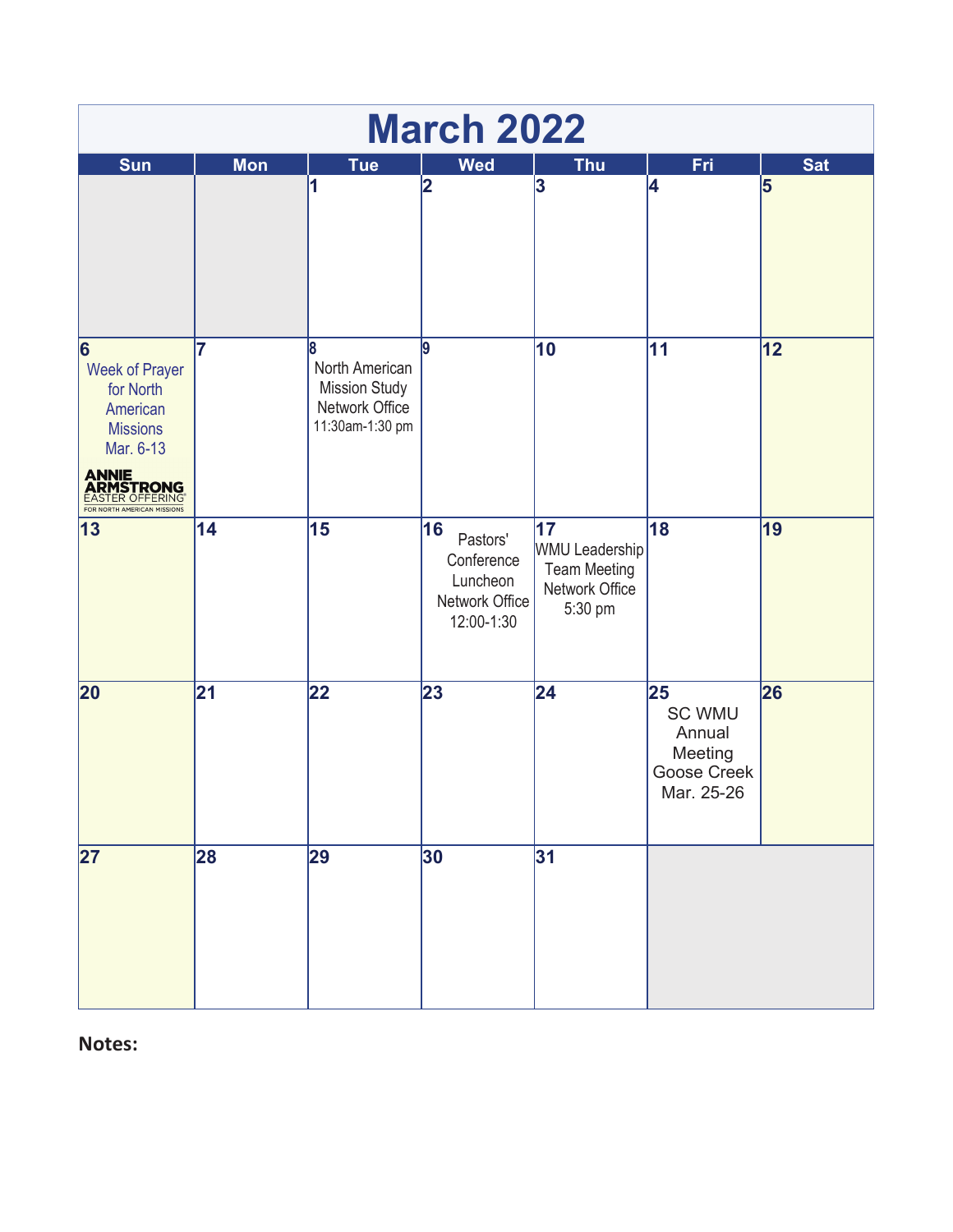|                                        | <b>April 2022</b> |                                                                         |                                                                          |                                                            |                                                                                       |            |  |  |  |
|----------------------------------------|-------------------|-------------------------------------------------------------------------|--------------------------------------------------------------------------|------------------------------------------------------------|---------------------------------------------------------------------------------------|------------|--|--|--|
| <b>Sun</b>                             | <b>Mon</b>        | <b>Tue</b>                                                              | <b>Wed</b>                                                               | <b>Thu</b>                                                 | <b>Fri</b>                                                                            | Sat        |  |  |  |
|                                        |                   |                                                                         |                                                                          |                                                            | 1                                                                                     | 2          |  |  |  |
| $\overline{\mathbf{3}}$                | 4                 | 5                                                                       | 6                                                                        | 17                                                         | 8                                                                                     | 9          |  |  |  |
| 10                                     | 11                | 12<br><b>WMU</b><br><b>Annual Spring</b><br>Meeting<br>Beaumont<br>6:45 | 13<br>Pastors'<br>Conference<br>Luncheon<br>Network Office<br>12-1:30 pm | 14<br><b>Newsletter</b><br><b>Articles for</b><br>May-June | 15                                                                                    | 16         |  |  |  |
| $\overline{17}$<br><b>Easter</b><br>÷, | $\overline{18}$   | $\overline{19}$                                                         | 20                                                                       | $\overline{21}$                                            | 22                                                                                    | 23<br>GOSI |  |  |  |
| 24                                     | 25                | 26<br><b>Executive Team</b><br>Meeting<br>Network Office<br>5:30 pm     | 27<br>Administrative<br>Professionals Day                                | 28                                                         | 29<br>Associational<br><b>WMU Leadership</b><br>Training<br>Apr. 29-30<br>Camp LaVida | 30         |  |  |  |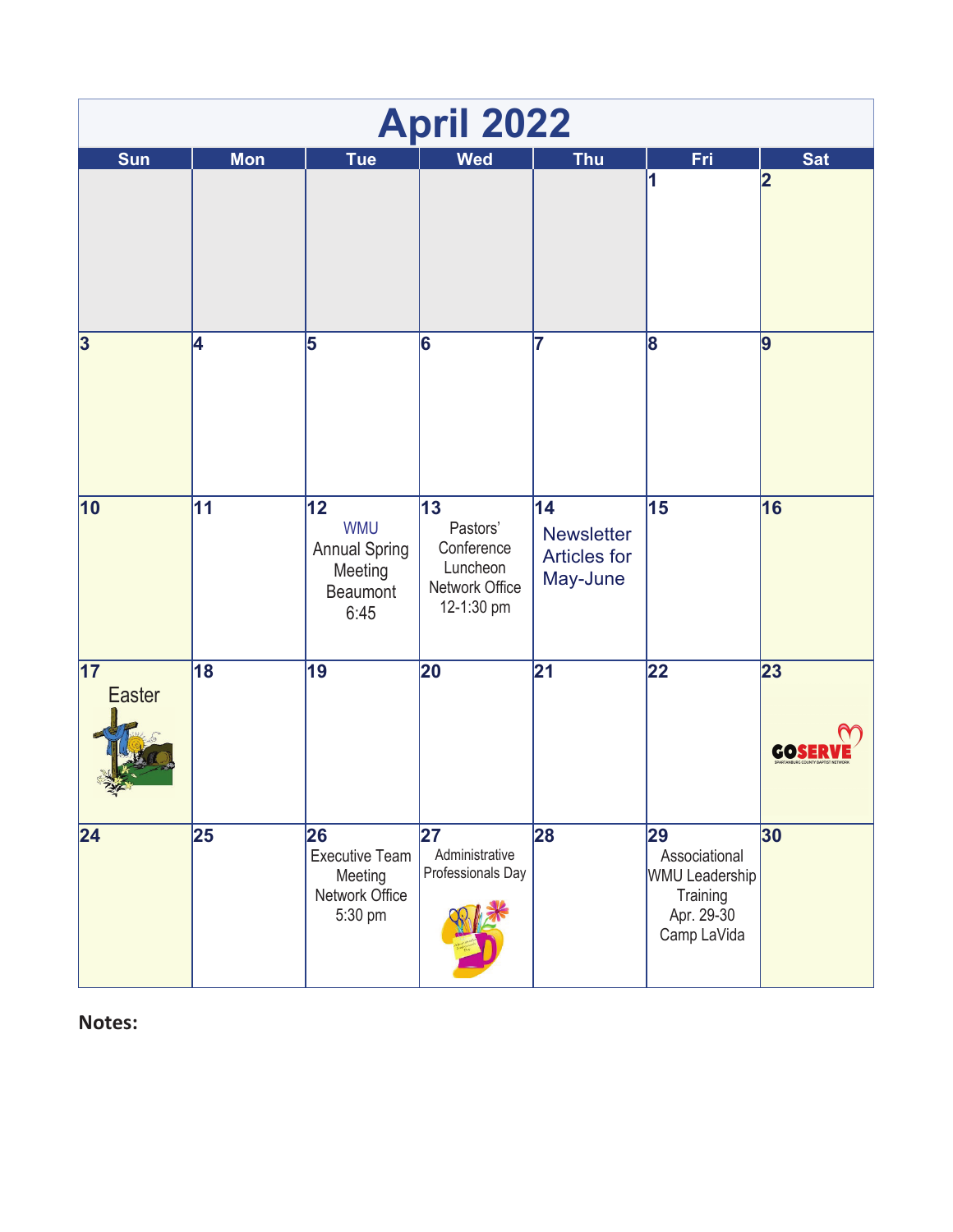| <b>May 2022</b>   |            |                 |                                                                          |                                                              |                          |                 |  |  |
|-------------------|------------|-----------------|--------------------------------------------------------------------------|--------------------------------------------------------------|--------------------------|-----------------|--|--|
| Sun               | <b>Mon</b> | Tue             | <b>Wed</b>                                                               | <b>Thu</b>                                                   | Fri                      | <b>Sat</b>      |  |  |
| $\vert$ 1         | 2          | 3               | 4                                                                        | 5<br>National Day of<br>Prayer<br>Beacon Drive-In<br>12-1 pm | 6                        | 17              |  |  |
| 8<br>Mother's Day | 9          | 10              | 11<br>Pastors'<br>Conference<br>Luncheon<br>Network Office<br>12-1:30 pm | $\overline{12}$                                              | $\overline{13}$          | $\overline{14}$ |  |  |
| 15                | 16         | 17              | 18                                                                       | 19                                                           | 20                       | 21              |  |  |
| 22                | 23         | $\overline{24}$ | $\overline{\mathbf{25}}$                                                 | 26                                                           | $\overline{\mathbf{27}}$ | 28              |  |  |
| 29                | 30         | 31              |                                                                          |                                                              |                          |                 |  |  |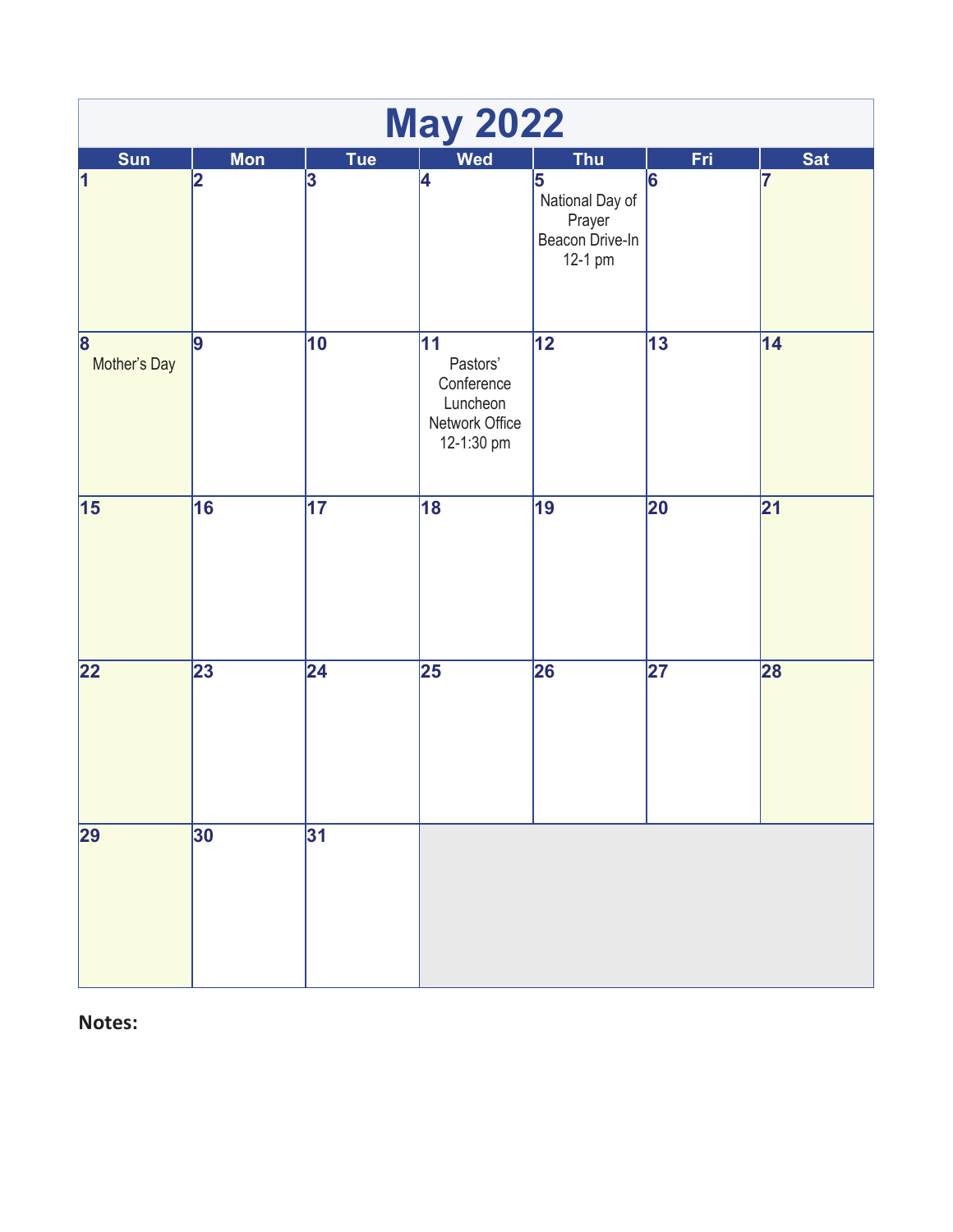| <b>June 2022</b>                                                 |            |                                                                 |                 |                                                                 |     |                                                                                                                                 |  |  |  |
|------------------------------------------------------------------|------------|-----------------------------------------------------------------|-----------------|-----------------------------------------------------------------|-----|---------------------------------------------------------------------------------------------------------------------------------|--|--|--|
| Sun                                                              | <b>Mon</b> | <b>Tue</b>                                                      | <b>Wed</b>      | <b>Thu</b>                                                      | Fri |                                                                                                                                 |  |  |  |
|                                                                  |            |                                                                 | 1               | 2                                                               | 3   | 4                                                                                                                               |  |  |  |
| 5                                                                | 6          | 7                                                               | 8               | 9<br><b>Newsletter</b><br><b>Article for</b><br>July-<br>August | 10  | 11                                                                                                                              |  |  |  |
| 12 <br><b>WMU Annual</b><br>Meeting<br>June 12-13<br>Anahiem, CA | 13         | 14<br><b>SBC Annual</b><br>Meeting<br>June 14-15<br>Anahiem, CA | 15              | 16                                                              | 17  | 18                                                                                                                              |  |  |  |
| 19                                                               | 20         | $\overline{21}$                                                 | $\overline{22}$ | 23                                                              | 24  | 25                                                                                                                              |  |  |  |
| 26                                                               | 27         | 28                                                              | 29              | 30                                                              | ⊟   | <b>Christmas</b><br><b>Backpacks</b><br>Time to start planning for<br>Christmas Backpacks as a<br><b>Summer Mission Project</b> |  |  |  |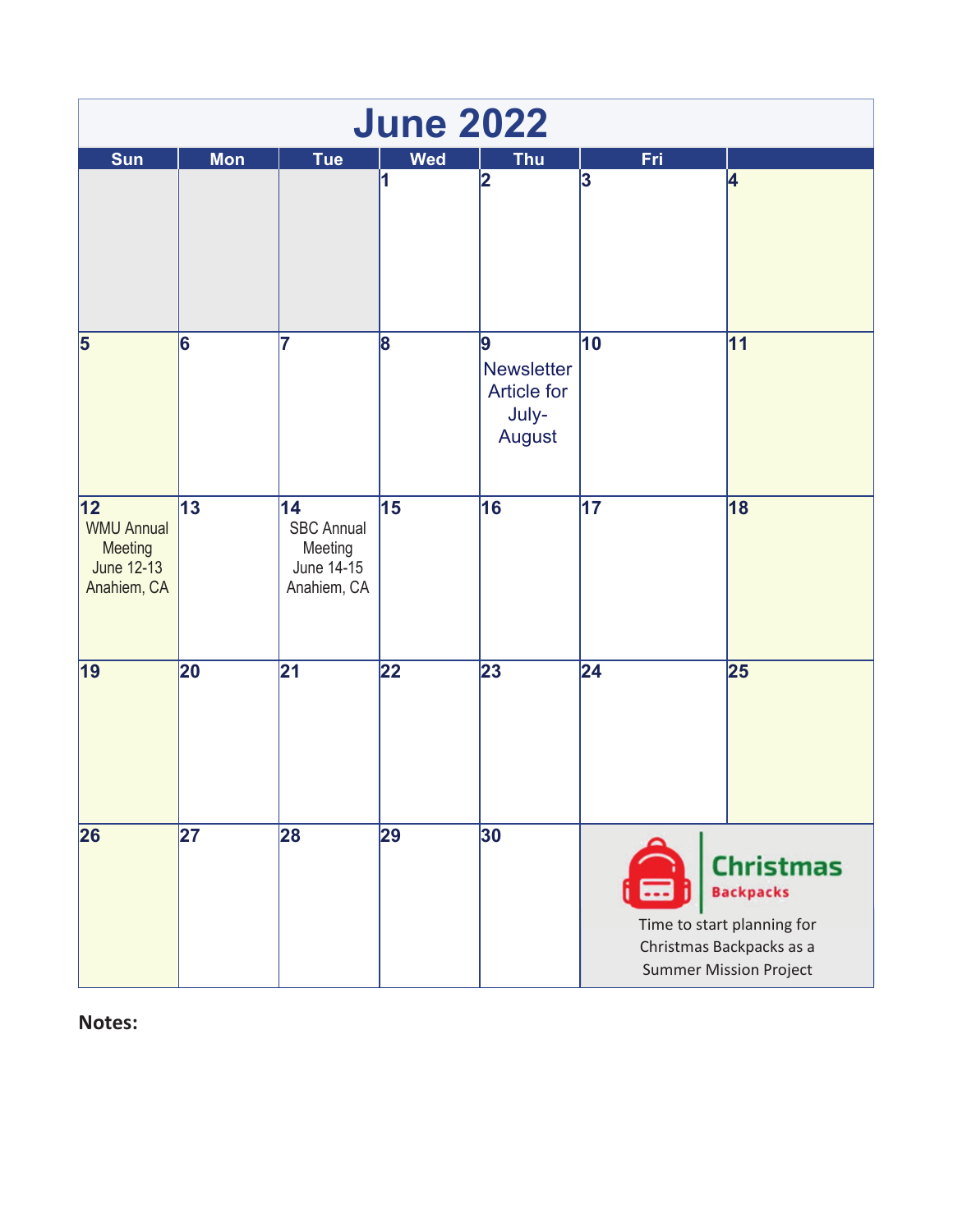|                                                                                        |                                                              |            | <b>July 2022</b> |                                                                              |                 |                                                                           |
|----------------------------------------------------------------------------------------|--------------------------------------------------------------|------------|------------------|------------------------------------------------------------------------------|-----------------|---------------------------------------------------------------------------|
| <b>Sun</b>                                                                             | <b>Mon</b>                                                   | <b>Tue</b> | <b>Wed</b>       | <b>Thu</b>                                                                   | Fri             |                                                                           |
|                                                                                        |                                                              |            |                  |                                                                              | 1               | 2                                                                         |
| 3                                                                                      | 4<br>Independence<br>Day<br>Network Office<br>Closed         | 5          | 6                | 7                                                                            | 8               | 9<br>Barbourville,<br>Kentucky<br><b>Mission Trip</b><br><b>July 9-16</b> |
| 10                                                                                     | 11                                                           | 12         | 13               | 14                                                                           | 15              | 16                                                                        |
| $\overline{17}$                                                                        | 18<br>Personnel Team<br>Meeting<br>Network Office<br>5:30 pm | 19         | 20               | 21<br><b>WMU Leadership</b><br><b>Team Meeting</b><br>Network Office<br>5:30 | $\overline{22}$ | 23                                                                        |
| 24<br>Martinsville,<br>Virginia<br><b>Misssion</b><br><b>Trip</b><br><b>July 24-30</b> | $\overline{25}$                                              | 26         | 27               | 28                                                                           | 29              | 30                                                                        |
| 31                                                                                     |                                                              |            |                  |                                                                              |                 |                                                                           |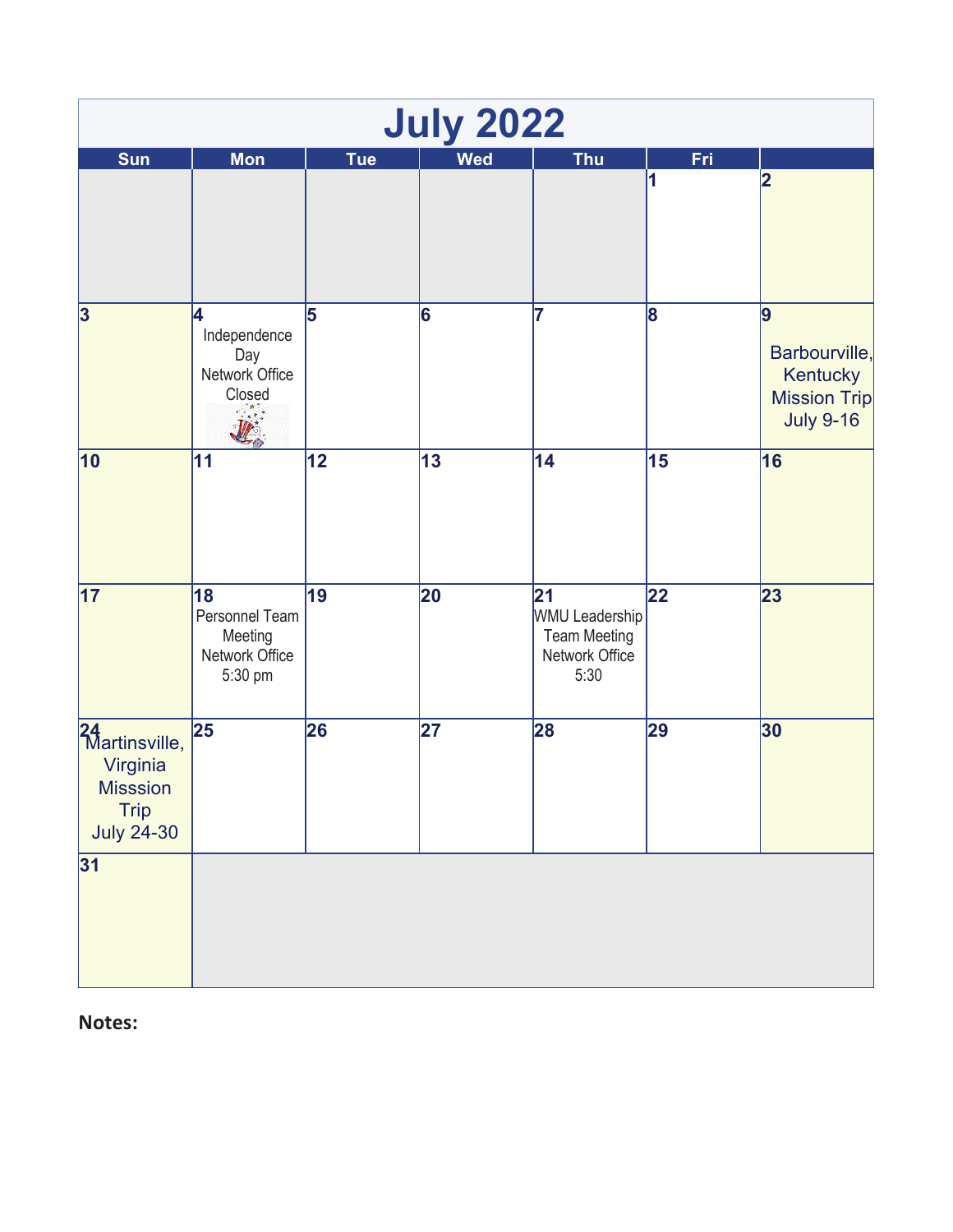| <b>August 2022</b> |                                                                      |                |            |                                                                         |                                                                                       |                                                                                                    |  |  |
|--------------------|----------------------------------------------------------------------|----------------|------------|-------------------------------------------------------------------------|---------------------------------------------------------------------------------------|----------------------------------------------------------------------------------------------------|--|--|
| <b>Sun</b>         | <b>Mon</b>                                                           | <b>Tue</b>     | <b>Wed</b> | <b>Thu</b>                                                              | Fri                                                                                   | <b>Sat</b>                                                                                         |  |  |
|                    | 1                                                                    | $\overline{2}$ | 3          | 4                                                                       | 5                                                                                     | 6                                                                                                  |  |  |
| 17                 | 8                                                                    | 9              | 10         | 11<br><b>Newsletter</b><br><b>Articles for</b><br>September-<br>October | 12<br>Church WMU<br>Leadership<br>Development<br>Aug. 12-13<br>Camp LaVida            | 13                                                                                                 |  |  |
| 14                 | 15<br><b>Budget Team</b><br>Meeting<br>Network Office<br>5:30 pm     | 16             | 17         | 18                                                                      | 19                                                                                    | 20<br><b>Missions</b><br>Discipleship<br><b>Fall Training</b><br><b>Network Office</b><br>10-12 pm |  |  |
| 21                 | 22                                                                   | 23             | 24         | 25                                                                      | 26                                                                                    | 27                                                                                                 |  |  |
| 28                 | 29<br>Nominating<br><b>Team Meeting</b><br>Network Office<br>5:30 pm | 30             | 31         |                                                                         | <b>CHR</b><br>Visit wmu.com for<br>a list of missionaries for each<br>age level group |                                                                                                    |  |  |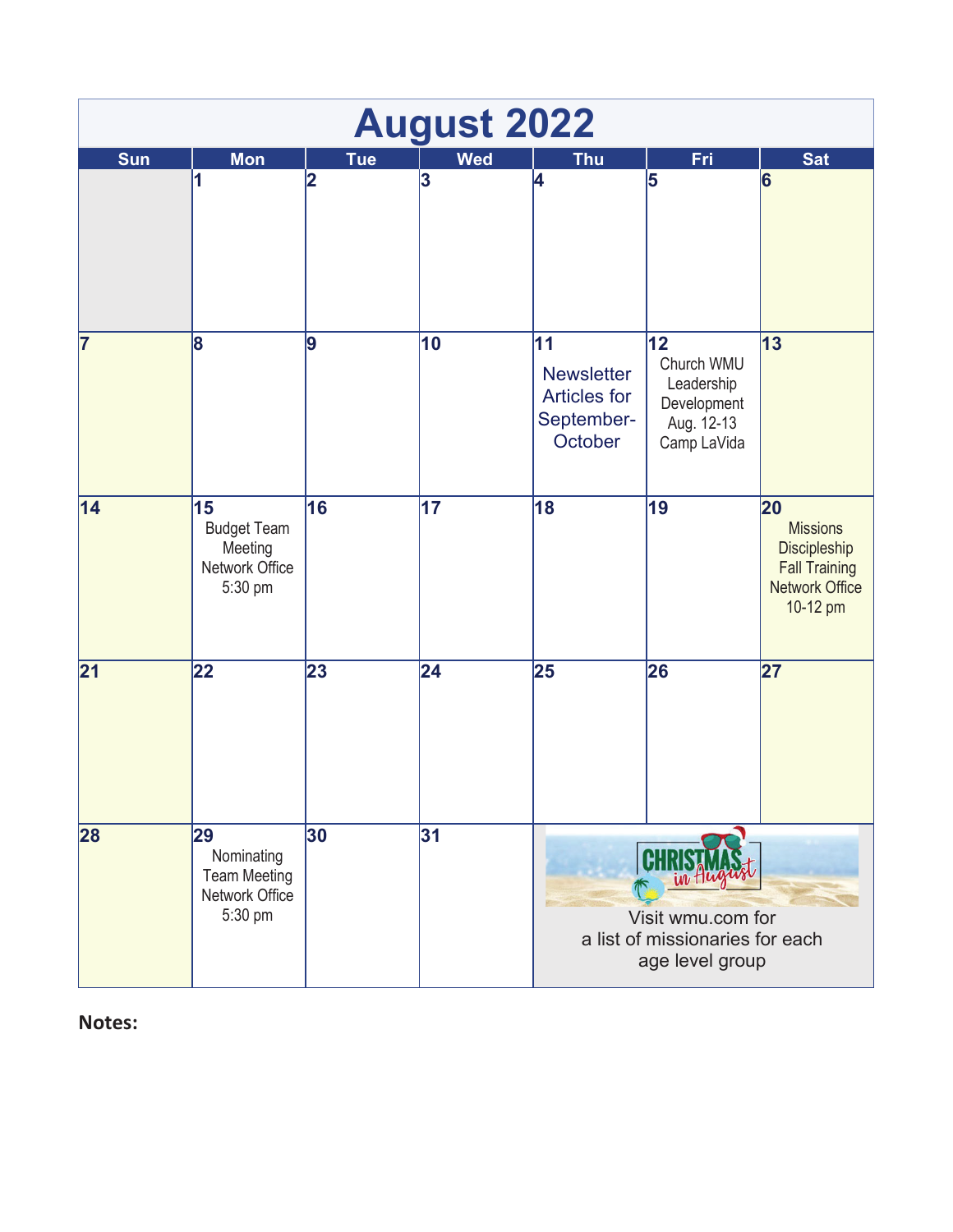| <b>September 2022</b>                                                                             |                                            |                          |                 |                 |     |                                        |  |  |
|---------------------------------------------------------------------------------------------------|--------------------------------------------|--------------------------|-----------------|-----------------|-----|----------------------------------------|--|--|
| Sun                                                                                               | <b>Mon</b>                                 | <b>Tue</b>               | <b>Wed</b>      | <b>Thu</b>      | Fri | <b>Sat</b>                             |  |  |
|                                                                                                   |                                            |                          |                 | 1               | 2   | 3                                      |  |  |
| 4                                                                                                 | 5<br>Labor Day<br>Network Office<br>Closed | 6                        | 7               | 8               | 9   | 10                                     |  |  |
| 11<br>Week of Prayer for<br><b>State Missions and</b><br>Janie Chapman<br>Offering<br>Sept. 11-18 | $\overline{12}$                            | $\overline{13}$          | 14              | 15              | 16  | 17<br>Children's<br><b>Mission Day</b> |  |  |
| 18                                                                                                | $\overline{19}$                            | 20                       | $\overline{21}$ | $\overline{22}$ | 23  | $\overline{24}$                        |  |  |
| 25                                                                                                | 26                                         | $\overline{\mathbf{27}}$ | 28              | 29              | 30  |                                        |  |  |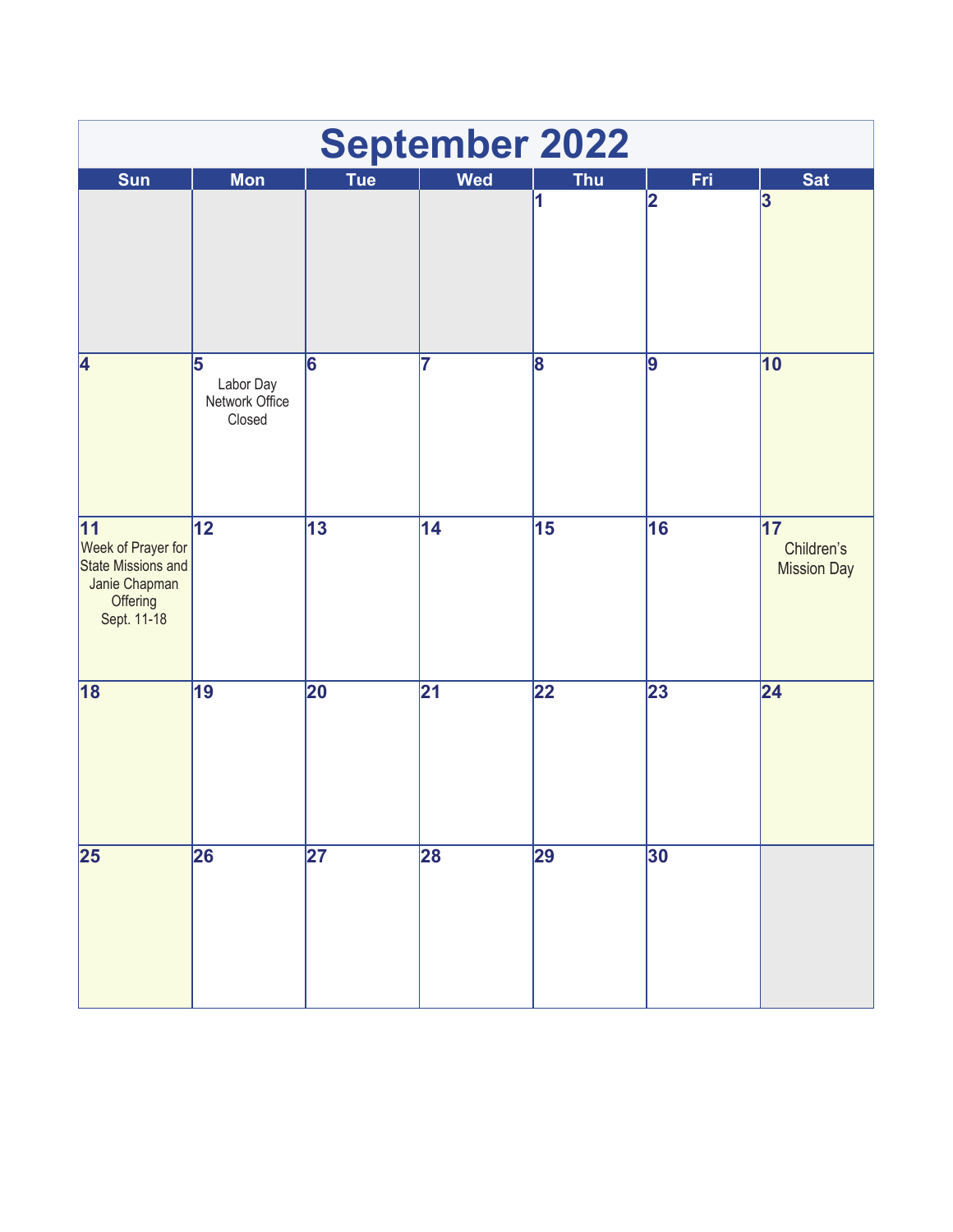|                                                          |                         |                 | <b>October 2022</b> |                                                                               |                 |                         |
|----------------------------------------------------------|-------------------------|-----------------|---------------------|-------------------------------------------------------------------------------|-----------------|-------------------------|
| Sun                                                      | <b>Mon</b>              | Tue             | <b>Wed</b>          | <b>Thu</b>                                                                    | Fri             | <b>Sat</b><br>1         |
|                                                          |                         |                 |                     |                                                                               |                 |                         |
|                                                          |                         |                 |                     |                                                                               |                 |                         |
| $\overline{\mathbf{2}}$<br>Cooperative<br>Program Sunday | $\overline{\mathbf{3}}$ | 4               | 5                   | $\overline{6}$                                                                | 7               | $\overline{\mathbf{8}}$ |
| 9                                                        | $\overline{10}$         | 11              | $\overline{12}$     | $\overline{13}$<br>Newsletter<br><b>Articles for</b><br>November-<br>December | 14              | $\overline{15}$         |
| 16                                                       | $\overline{17}$         | <b>18</b>       | 19                  | 20                                                                            | $\overline{21}$ | $\overline{22}$         |
| 23                                                       | $\overline{24}$         | $\overline{25}$ | 26                  | $\overline{\mathbf{27}}$                                                      | 28              | 29                      |
| 30                                                       | 31                      |                 |                     |                                                                               |                 |                         |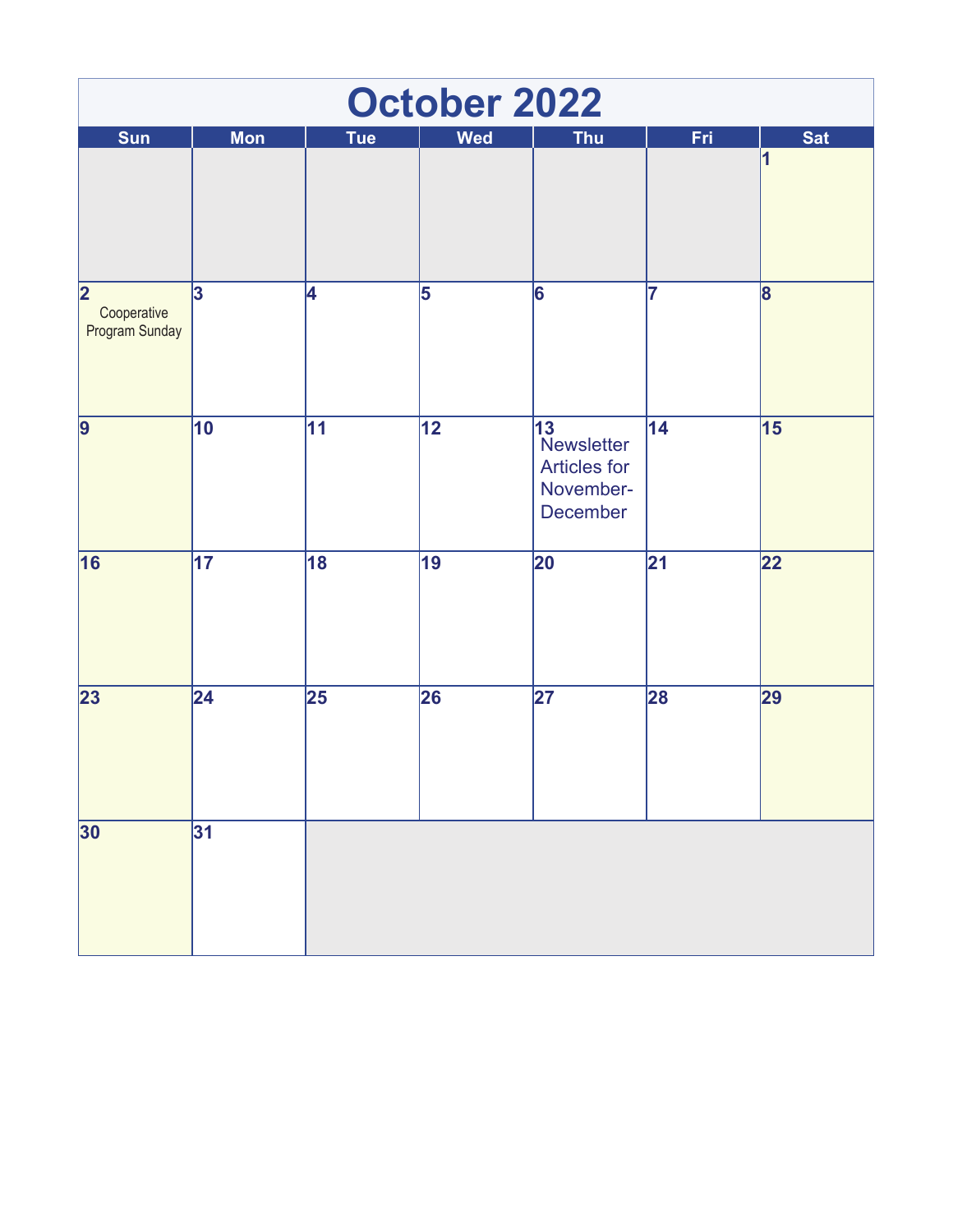| <b>November 2022</b> |                                                |                         |                |                                                             |                 |                 |  |  |
|----------------------|------------------------------------------------|-------------------------|----------------|-------------------------------------------------------------|-----------------|-----------------|--|--|
| Sun                  | <b>Mon</b>                                     | <b>Tue</b>              | <b>Wed</b>     | <b>Thu</b>                                                  | Fri             | <b>Sat</b>      |  |  |
|                      |                                                | 1                       | 2              | $\overline{\mathbf{3}}$                                     | 4               | 5               |  |  |
| $\overline{6}$       | 7<br>Baptist Women's<br>World Day of<br>Prayer | $\overline{\mathbf{8}}$ | $\overline{9}$ | $\overline{10}$                                             | $\overline{11}$ | $\overline{12}$ |  |  |
| 13                   | $\overline{14}$                                | $\overline{15}$         | 16             | $\overline{17}$                                             | 18              | 19              |  |  |
| $\overline{20}$      | $\overline{21}$                                | $\overline{22}$         | 23             | $\overline{24}$<br>Thanksgiving<br>Network Office<br>Closed | $\overline{25}$ | 26              |  |  |
| $\overline{27}$      | 28                                             | 29                      | 30             |                                                             |                 |                 |  |  |